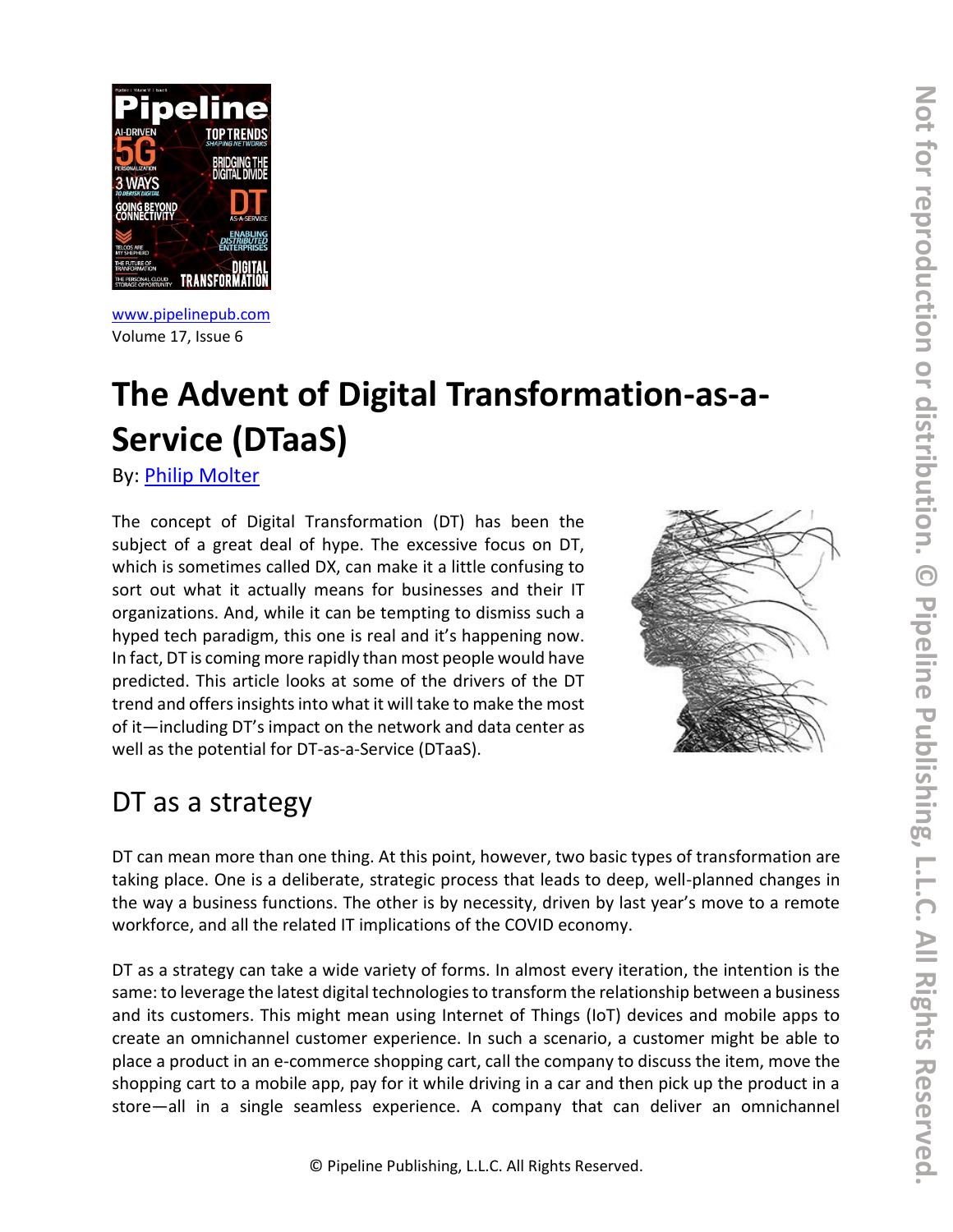experience will have transformed itself into a digital business and gained a significant competitive advantage.

#### DT as a necessity

Many, if not all, businesses today have had some degree of digital transformation forced upon them due to the COVID-19 pandemic. Impacts included a shift to widespread remote working environments and a jump in contactless e-commerce transactions. In some cases, organizations had to shift thousands of workers to home-based locations in a matter of days. Remote education also became a fact of life for millions of students and their families. Everyone had to adapt with extreme speed.

Even as things start to return to normal, a sizable group of employees are likely to remain remote. Harvard Business School research estimates that 16 percent or more of workers will continue to [work remotely](https://hbswk.hbs.edu/item/how-much-will-remote-work-continue-after-the-pandemic) after the pandemic winds down.

# DT as an IT challenge

DT presents many challenges to businesses as well as their IT departments, some of which have nothing to do with technology at all. Getting a business to do things differently involves organizational and human-level change management. Communicating about what's happening is another significant success factor for DT that is not about IT.

In IT terms, however, DT is complicated. Whether DT is happening by necessity or for a strategic purpose, the change process drives major shifts in the way networks, end users, and infrastructures interact. The demands of the process can stress out an IT organization as well as its strategic partners, device vendors, and external service providers.

Consider the impact of DT on networks. An enterprise undergoing DT will typically want connections from its data center space to the cloud as well as to an increasingly relevant edge compute infrastructure. End users are outside the traditional network today more than ever. Companies thus want to minimize backhaul—while reducing latency—and bolster security. They need network and access management systems that can handle a vastly bigger set of remote logins and remote sessions than they've ever had to deal with before. Traditional on-premise data centers and legacy wide area networks (WANs) are not well set up for these new requirements.

### DT-as-a-Service

Solving these challenges will require transformation in thinking as much as in technology. To reach the objectives of DT, it will be necessary to contemplate new approaches to delivering applications and other digital experiences to end users. The process calls for new ways of designing and operating both networks and data centers.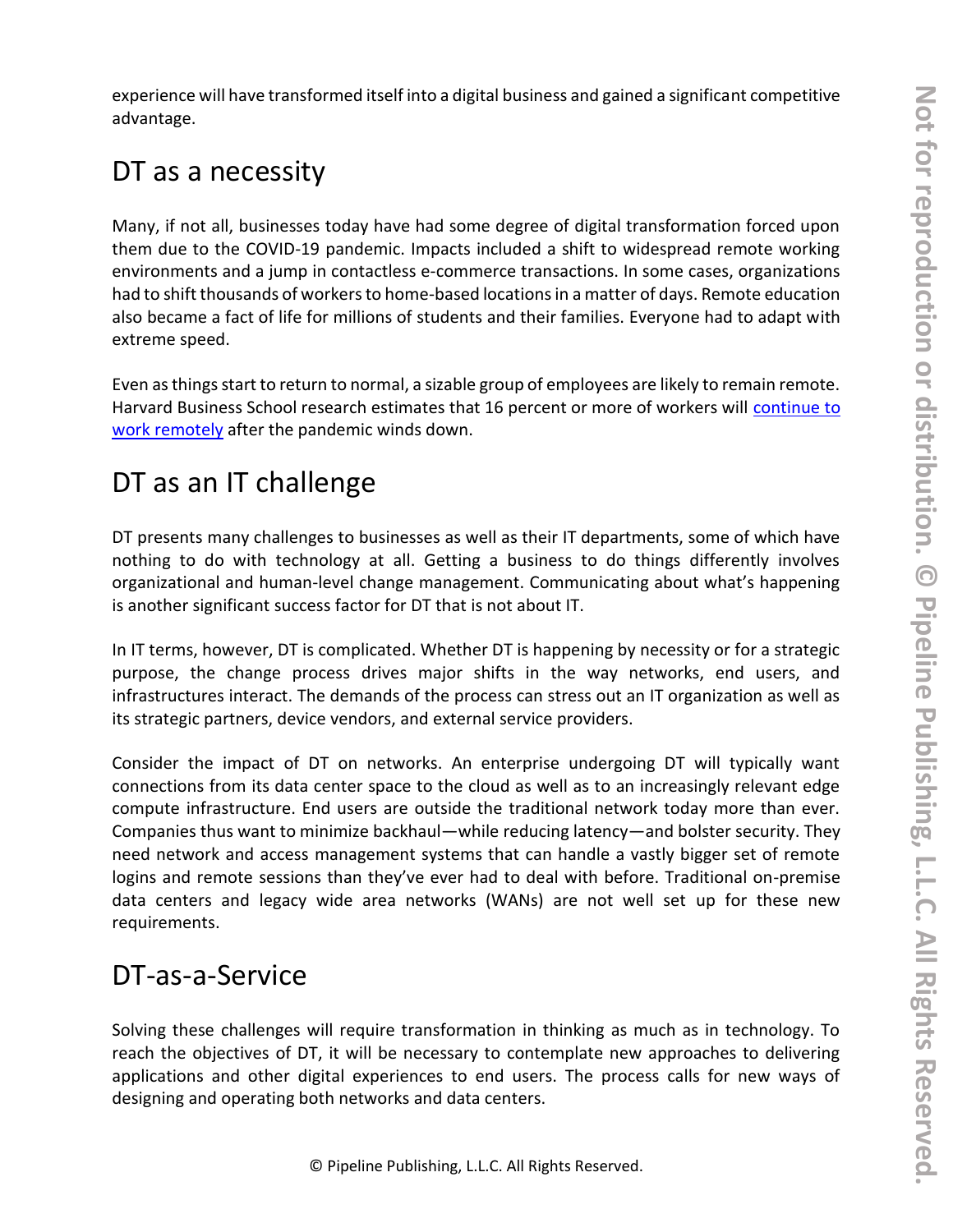In some cases, success may come through working with selected external partners. Given the pressure for transformation, it may also not be feasible to design and build the entire transformed environment on one's own. Rather, a vendor that can provide an on-demand DT-asa-Service could be a wise choice.

Here's how such a DTaaS offering might work. At its core, it would rely on software-defined infrastructure and software-defined networks (SDNs). The agility needed for DT is simply too great for hard-wired, hardware-dependent compute, storage and network. DTaaS also necessitates a reimagining of the data center itself. Rather than thinking of a data center facility as simply a provider of power, cooling and rack space, IT managers who are engaged in DT should consider the network connectivity opportunities that the data center provides.

Even without a DT project, companies are migrating away from excessive dependence on inhouse data centers. They are undertaking programs to support more distributed network architectures. As IT workloads shift to the cloud, hybrid clouds and the edge, this trend is all the more relevant. As on-premise data centers shrink or shut down completely, companies might find colocation providers to be an attractive alternative. They offer enhanced security, redundancy and connectivity by utilizing economies of scale.

With SDNs, a company can harness the compute, storage and heterogeneous networking capabilities of on-premise data centers, colocation data center facilities, cloud platforms and edge infrastructure. These are the building blocks of DTaaS. SDN enables the disparate types of networks required for DT as one holistic concept. Customers can access the network and infrastructure components they need to execute a DT plan on a virtual basis—on demand.

This approach delivers a number of advantages compared to undertaking DT on an in-house or do-it-yourself-in-the-cloud basis. For the customer, the underlying physical layer no longer matters. It could be a circuit that goes to their office, or a transit connection that's bridging them to the cloud or providing general Internet service. They're effectively all just wires that go into a centralized network processing system allowing them to interconnect seamlessly between all these environments.

This new way of utilizing the data center became evident during the early stages of the COVID-19 pandemic. As people started working from home, their organizations needed a lot more bandwidth. This led to everyone becoming more comfortable with the data center network being a company's centralized network location. Everybody could plug into it remotely, whether it was through a virtual private network (VPN) or through cloud authentication services.

In practical terms, the network architecture for DT could comprise a point-to-point service dedicated to network locations they already had. Alternatively, they could leverage the DTaaS offerings just as a basic transit service that allowed people to connect in—with the option of adding a VPN as needed, on-demand.

The underlying reality is that most organizations don't want complicated networks. They want their network topology to be simple because it's easier for their people to understand and